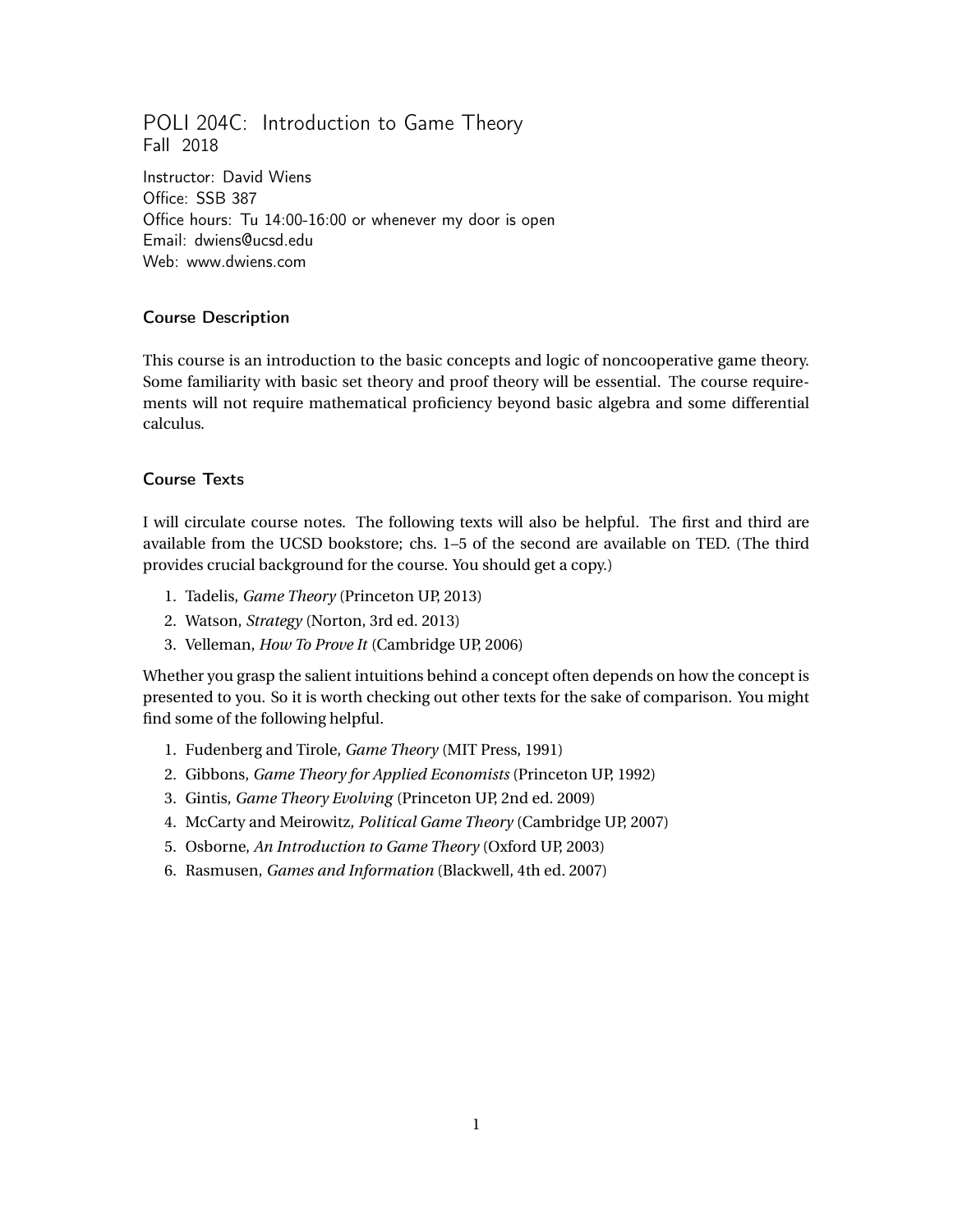## General Expectations

- 1. A PhD program is an apprenticeship. You should think of yourself as an apprentice scholar. Every other expectation follows from this.
- 2. An apprenticeship is "training-by-doing", not simply passive information consumption. You become a scholar by acting like a scholar. While I do not expect you to reach the performance standards of experienced scholars at this point, I do expect you to diligently strive to adopt the habits of experienced scholars. This means, among other things, that you take the initiative for your development as a scholar, that you give good-faith effort, that you seek out intellectual challenges, that you be willing to subject your thoughts to critical scrutiny, that you offer constructive criticism of others' views, and so on.
- 3. An apprenticeship involves the performance of repetitive exercises (particularly in the early stages)— for instance, reading and discussing assigned material, writing papers, and solving problem sets (including writing proofs). You will likely struggle to see the point of some (perhaps many) of these exercises in the moment you are performing them, and may even resent being asked to perform them. But keep in mind that these are part of a larger program of habit formation. (Think of Daniel's apprenticeship in *The Karate Kid*: "Wax on, wax off" was not obviously related to karate. If you don't understand this reference, [watch this YouTube clip.](https://youtu.be/_N7HuhacP2c))
- 4. Trial and error is a key mechanism for developing into a professional scholar— apprentices try to act like a scholar and, in light of feedback, learn what works and what doesn't. So an apprenticeship requires various mechanisms that give you feedback about your development trajectory— meaningful signals that tell you how you are progressing toward your goal of becoming a scholar.
- 5. Grades are one (but only one) feedback mechanism— they indicate the areas where you are making good progress as well as areas where you are lagging behind and thus need to make deeper investments. To ensure that grades are meaningful, low grades will be given for subpar performance on assigned exercises. (But you should not treat grades in this course as my judgment about your value as a person or your potential as a scholar. They are solely my judgment about where you are relative to where you need to be with respect to this particular set of skills. It is possible for me to think that you have high potential but that you are currently lagging behind where you need to be to realize that potential.)
- 6. As intellectual integrity is a cardinal scholarly virtue, it is important that an apprenticeship program implement policies that support the development of intellectual integrity. Hence, there are consequences for those who flout this virtue (more on these consequences below). These consequences are, like grades, a feedback mechanism intended to send meaningful signals about your development and reinforce the formation of scholarly habits.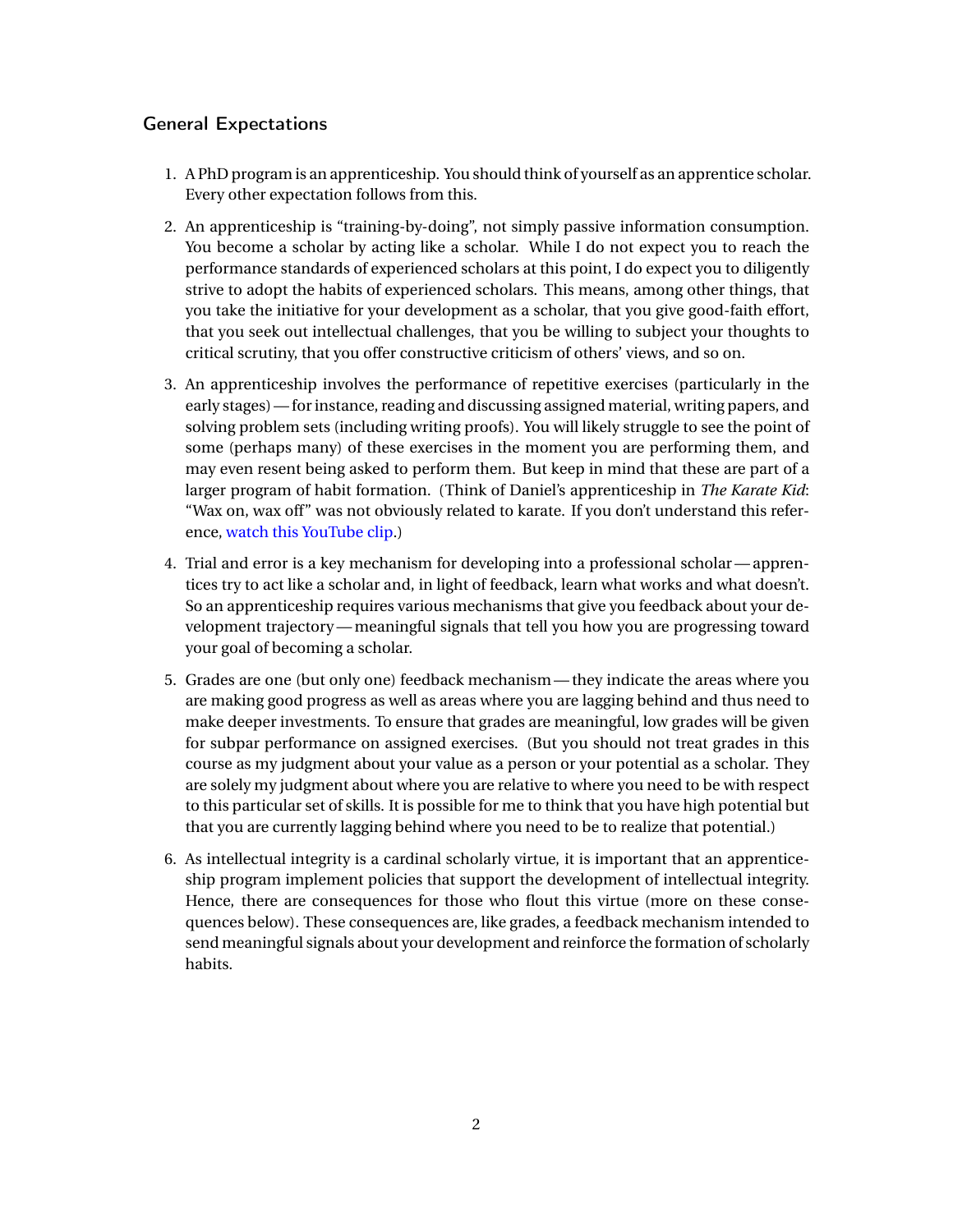### Class Policies

- 1. Electronic devices (laptops, tablets) are prohibited, unless you secure an exemption from me. Any cell phone that is pulled out during class must be placed face-down on the desk for the remainder of class (excepting emergencies, of course). *Rationale:* Studies show: that electronic devices distract you and those around you and thus inhibit learning; that freehand note taking improves comprehension and retention.
- 2. All problem sets must be typeset—preferably ET<sub>EX</sub>, Word accepted—and a hardcopy submitted electronically to Turnitin (via TED) at the agreed upon time. Game trees and other diagrams are an exception: these **must** be handwritten and appended to the end of the submission. To submit electronically, scan or take a photo of handwritten material. (I've linked to a comprehensive guide to  $E/FX$  symbols on the course materials page. I've also posted some code examples for tables.) Handwritten problems sets will be returned ungraded.

*Rationale:* I don't want to spend any time trying to decipher your handwriting while grading; I am using Turnitin to support the ongoing development of scholarly integrity.

3. Late submissions (problem sets or exams) will not be graded but I will accept them and extend credit for submission (see Assessment below). A submission is considered late once the solutions have been posted online, unless you have confirmed with me, in advance, arrangements to the contrary. Information about the times at which I will post solutions is below.

*Rationale: A policy against late submissions encourages appropriate habit formation and taking personal responsibility for your development (see item 2 in General Expectations).*

4. Group work. Collaboration on exams is strictly prohibited. You are permitted— indeed, encouraged— to work together when devising strategies for solving problems and when working out the logic of your answers. However, you are prohibited from submitting jointly written answers—*all submissions must be independently written*.

*Rationale:* Methods education emphasizes skill development. Methods courses are typically designed to develop skills by introducing a body of concepts and problem-solving techniques and demonstrating their application, then having students try to replicate these applications in problem sets and exams (see item 3 in General Expectations). The spirit of the "independently written" rule is that you independently perform the reasoning and problem-solving techniques that are relevant to the course as a means to demonstrate the extent to which you have acquired the relevant methodological skills (see item 2 in General Expectations). Importantly, problem sets are not meant to be a report on ideas that you came up with on your own; this policy is not meant to emphasize independent production of ideas. This is why collaboration at the problem-solving stage is consistent with the policy: even if you devise a problem-solving strategy with others, the policy requires that *you use your own words to report your answer and explain the reasoning*. This conforms to the rationale for the policy: if you are able to accurately reproduce the explanation in your own words, that is some evidence that you have an independent grasp of the reasoning behind the jointly devised problem-solving strategy. If, however, you are not able to explain it in your own words— if you rely too heavily on the words used by others to explain the solution— that is evidence that you are unable to reproduce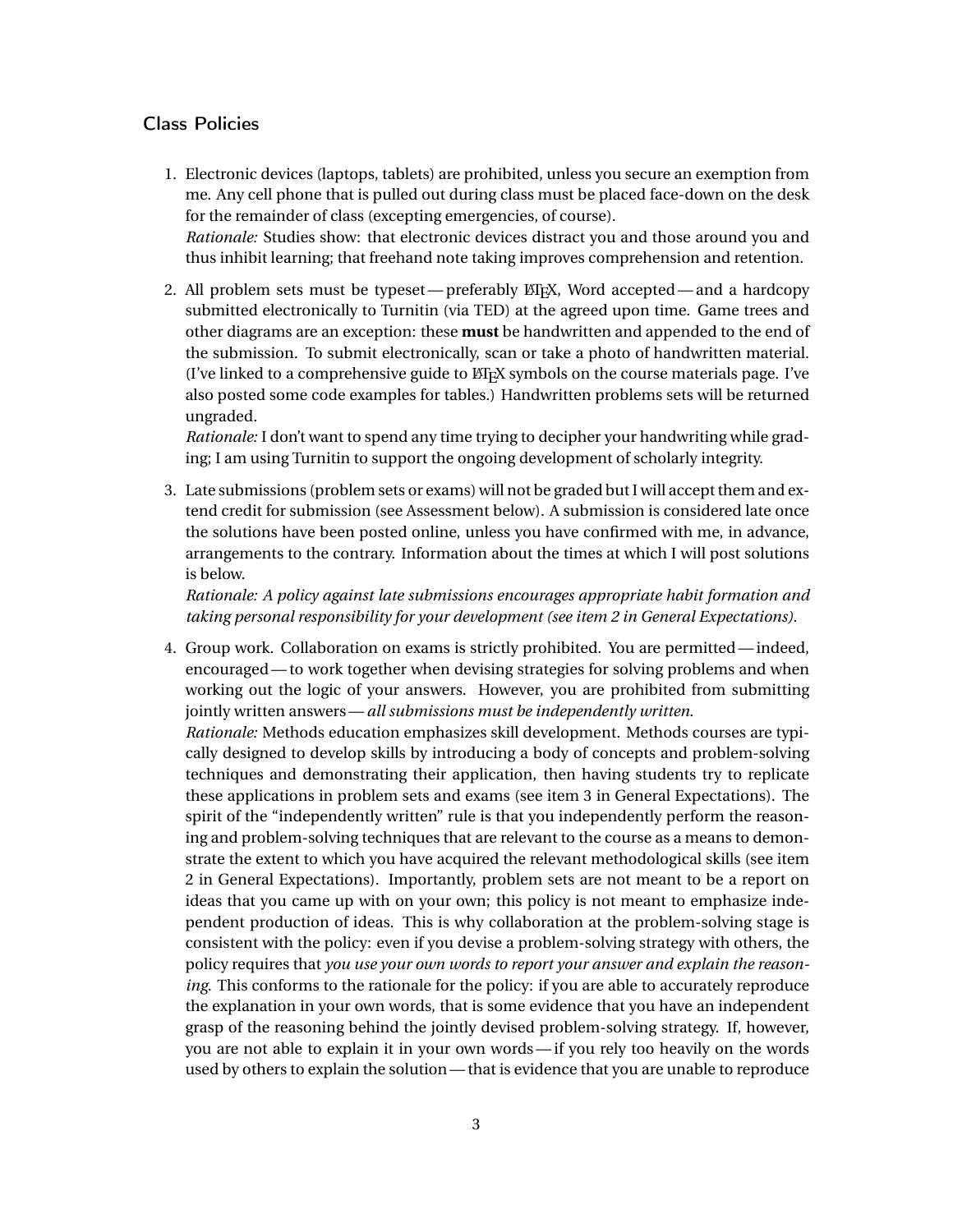the solution on your own. In short, the policy requires you to *provide an independent explanation of the reasoning that leads to the answer*. This rules out simply copying another's explanation verbatim; it also rules out close paraphrases. As a rule of thumb, you should avoid reporting close paraphrases of others' explanations in your submission. (Incidentally, this policy allows you to share LATEX code that can be used to format structural elements such as tables, so long as the content of the tables is not shared.) Requiring you to provide evidence of the extent of your learning also ensures that your grade is a meaningful indicator of your progress and not of your collaborators' progress (see item 5 in General Expectations).

5. In view of the previous point, each problem set submission must include a short (no more than one page) personal reflection on the problem solving process. Content-wise, this meta-analysis should report on the following items: (a) enumerate the other students with whom you worked on the solutions and each group members' relative contribution to the solutions; (b) acknowledge any additional sources (textbooks, websites, etc.) that you relied on in arriving at your solutions; (c) indicate which concepts and problem solving strategies in the problem set you feel you understand adequately, and which concepts and strategies you feel you are struggling with.

*Rationale:* Reflecting on your own learning process gives you (and me) useful information about your progress through your apprenticeship and supports intellectual integrity (see items 4 and 6 in General Expectations).

6. Suspected academic misconduct (e.g., the "independently written" rule, collaboration on exams) will be reported to the UCSD Academic Integrity Office. If you are found guilty by the AIO, they will determine the administrative sanction (e.g., integrity training, suspension, termination). The academic penalty will be left to me. The penalty for the first offense will be an upper limit of C− on your overall course grade; the penalty for a second offense will be an automatic F for the course.

*Rationale:* To support the ongoing development of scholarly integrity (see item 6 in General Expectations).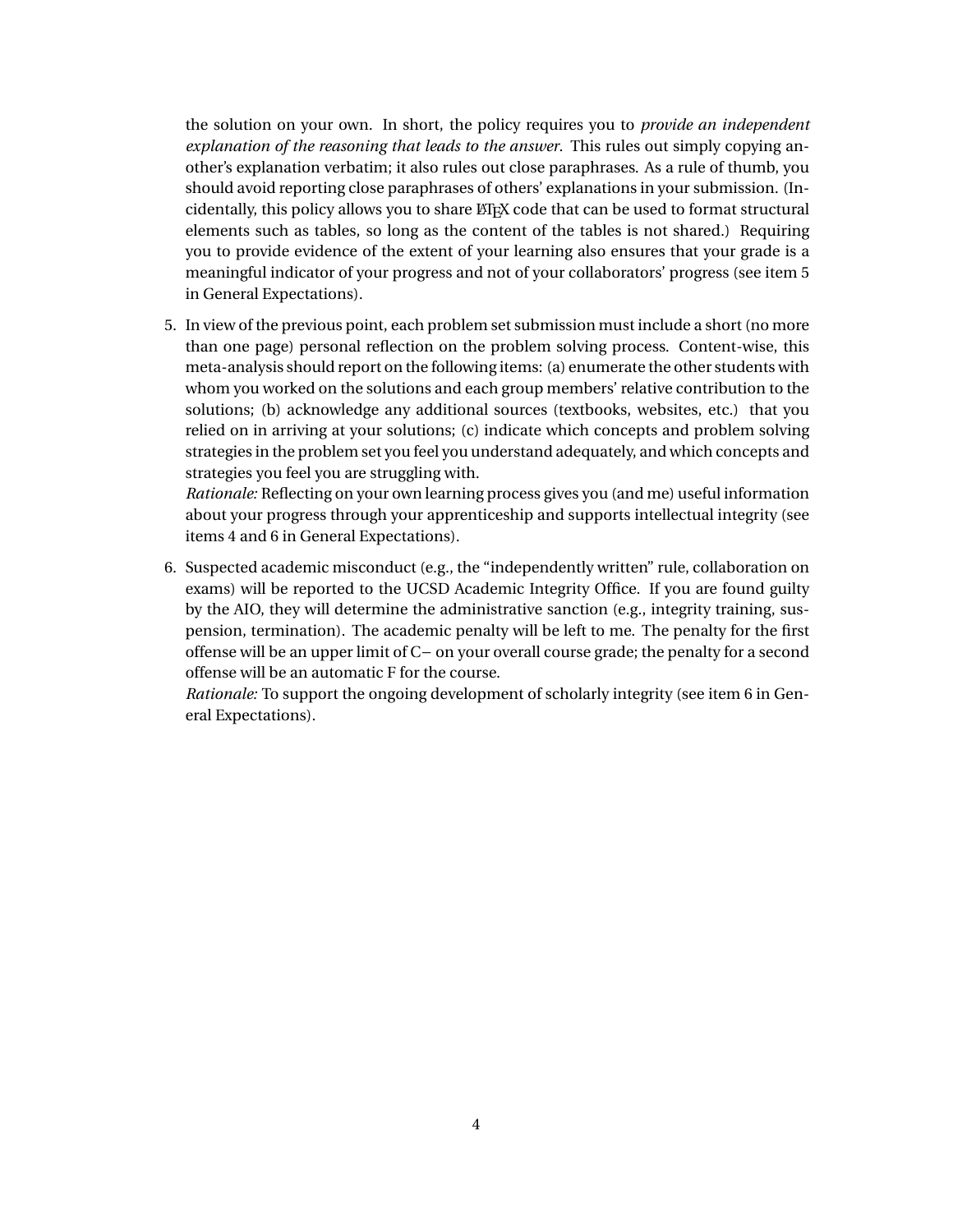#### **Assessment**

**Overview.** There will be five problem sets, four brief in-class quizzes on the problem sets, and two take home exams. For the purposes of calculating your final grade, you will decide by consensus on how these will be weighted. The following weights will the no-consensus default in the event that there is consensus by the beginning of the third class:

|        | Weight Assignment                          |
|--------|--------------------------------------------|
| 10%    | Quizzes (aggregate score)                  |
| 30%    | Problem sets (aggregate score)             |
| $30\%$ | Exam 1 (end of week 5, date and time TBD)  |
| 30%    | Exam 3 (end of quarter, date and time TBD) |

**Problem sets.** There will be five problem sets. These are meant to be reasonably low-stakes "training exercises" to prepare you for the exams. Problem sets are optional in the sense that there's a relatively low overall cost for declining to submit solutions for a problem set. That said, you'd be wise not to skip these.

Solutions must be submitted electronically through the TED course site. Solutions will be graded only if submitted prior to my solutions being posted online. I will post solutions as follows:

- Problem set 1: Friday 12 October at 15:00
- Problem set 2: Friday 26 October at 15:00
- Problem set 3: Friday 9 November at 15:00
- Problem set 4: Monday 26 November at 12:00
- Problem set 5: Friday 7 December at 15:00

Problem sets will be graded on a  $\angle$  / $\angle$  basis. The minimum standards for a  $\angle$  are as follows.

- *Conscientious effort.* You must demonstrate a reasonably serious effort to provide your own answers to *each* problem. Simply copying answers from other sources (e.g., the textbook, past solution keys, etc.) does not qualify (in addition to being a form of academic misconduct).
- *Minimal competence.* Your answers must demonstrate a satisfactory grasp of key concepts and follow problem-solving strategies that could be reasonably expected to get you to a solution (e.g., the kinds of strategies that can be found in standard textbooks or in lectures).

Aggregate scores for problem sets will be calculated according to the table. For every problem set for which you decline to submit solutions, your aggregate score will drop by a one-third step. E.g., if you have  $3\checkmark$ , 1 $\checkmark$ , and 1 non-submission, your aggregate score will fall to B; 3 ✓ and 2 non-submissions results in a B−.

| # of √         | Letter |
|----------------|--------|
| 5              | A      |
| 4              | $A -$  |
| 3              | $B+$   |
| $\overline{c}$ | B      |
| 1              | $B -$  |
| 0              | C+     |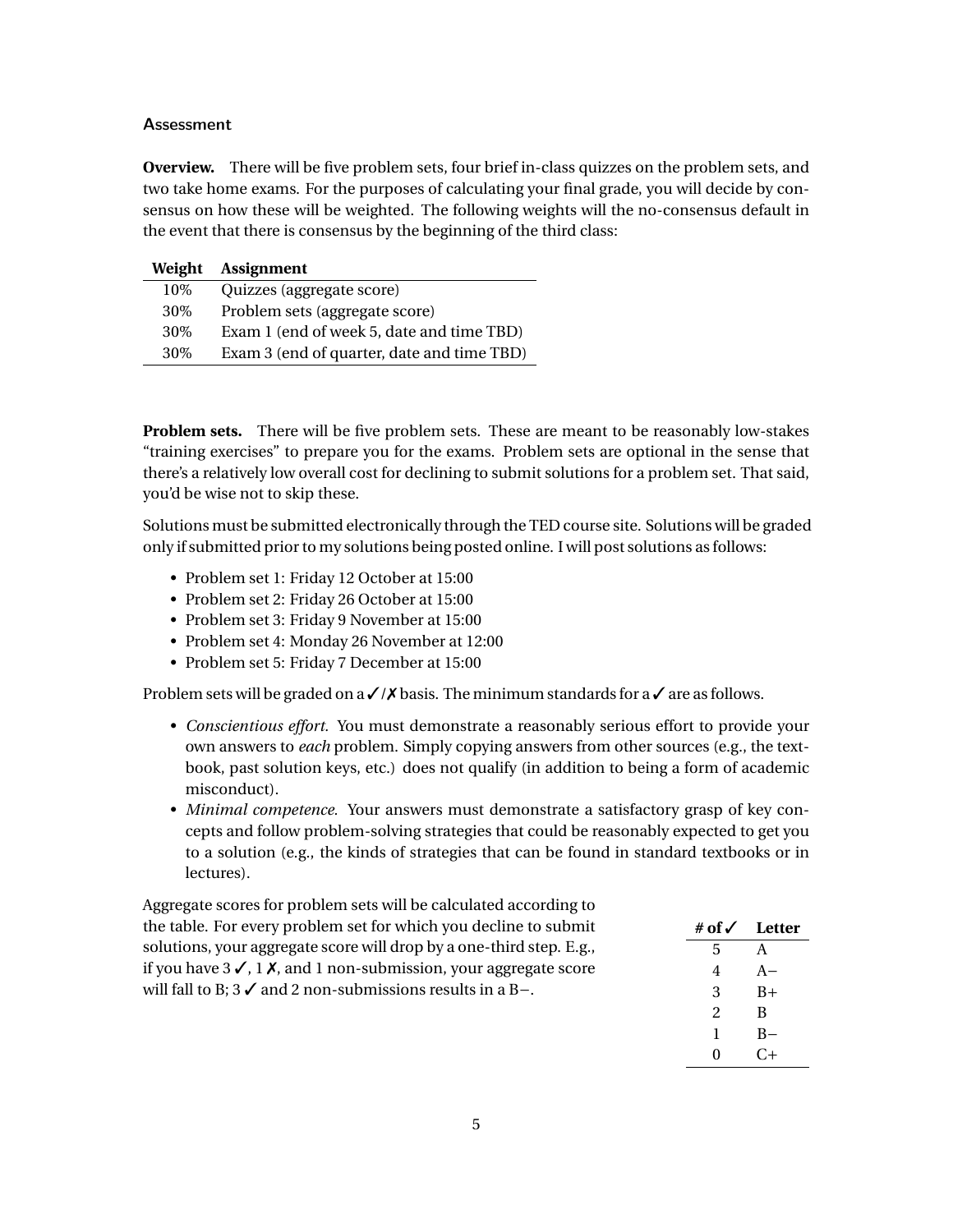A note about how to write up solutions. *Use prose to make your reasoning transparent to the reader.* For example, suppose you are asked to prove a theorem like the following one. (Incidentally, by now you should be familiar enough with the material in Velleman to follow this proof. If you can't follow, you have some work to do.)

**Theorem.** *If*  $A \subseteq B$  *and*  $A \subseteq C$ *, then*  $A \subseteq B \cap C$ .

Write your proof like this:

*Proof.* Let *x* be arbitrary and assume  $x \in A$ . By definition of  $\subseteq$ , our hypotheses are  $\forall x (x \in A \rightarrow$ *x* ∈ *B*) and  $\forall x(x \in A \rightarrow x \in C)$ . So, by universal instantiation, we can conclude that  $x \in B$  and  $x \in C$ . *C*. Since *x* is arbitrary, we can use universal generalization and ∧-introduction to conclude that  $\forall x[x \in A \rightarrow (x \in B \land x \in C)]$ . Thus, by the definitions of ⊆ and  $\cap$ , we conclude that  $A \subseteq B \cap C$ . □

Do not write your proof like this:

*Proof. x* arbitrary and  $x \in A$ .  $\Rightarrow \forall x (x \in A \rightarrow x \in B)$  and  $\forall x (x \in A \rightarrow x \in C)$  $\Rightarrow$  *x*  $\in$  *B* and *x*  $\in$  *C*  $\Rightarrow \forall x[x \in A \rightarrow (x \in B \land x \in C)]$ ∴  $A \subseteq B \cap C$ .

 $\Box$ 

**# of** ✓ **Letter** 4 A 3 A−  $2 \overline{B} +$ 1 B 0 B−

|                                                                    | <b>Quizzes.</b> There will be four in-class quizzes probing your un-         |  |
|--------------------------------------------------------------------|------------------------------------------------------------------------------|--|
|                                                                    | derstanding of your problem set answers. Quizzes will be graded              |  |
|                                                                    | on $\sqrt{\prime}$ basis. You must get the answer(s) "mostly" right to get a |  |
|                                                                    | $\checkmark$ . Your aggregate score will be determined according to the ta-  |  |
| ble. There will be one quiz at the start of the following classes: |                                                                              |  |
| Monday 15 October; Monday 29 October; Monday 12 November;          |                                                                              |  |
| Monday 27 November.                                                |                                                                              |  |

**Exams.** There will be two take home exams. These are not to be

done in collaboration with others. You will be permitted to use your personal notes, my notes, and the textbook (no online sources). The exam questions will be posted online at a mutually agreed upon time (to be determined during the first week of class). Solutions will be submitted electronically through TED. You will have five hours to complete the exam from the time it is posted, at which point I will post the solutions. No exams will be accepted once the solutions are posted online.

Fair warning: the level of difficulty for the exams may be set so that it is unlikely that anyone will finish in the allotted time. But don't worry— do your best and I'll curve the grades for each exam.

**Calculating your overall grade.** Your final letter grade will be the weighted grade point average for the problem sets and exams in accordance with the agreed-upon weights. (Information about grade points can be found at [http://blink.ucsd.edu/instructors/academic-info/](http://blink.ucsd.edu/instructors/academic-info/grades/system.html) [grades/system.html](http://blink.ucsd.edu/instructors/academic-info/grades/system.html).)